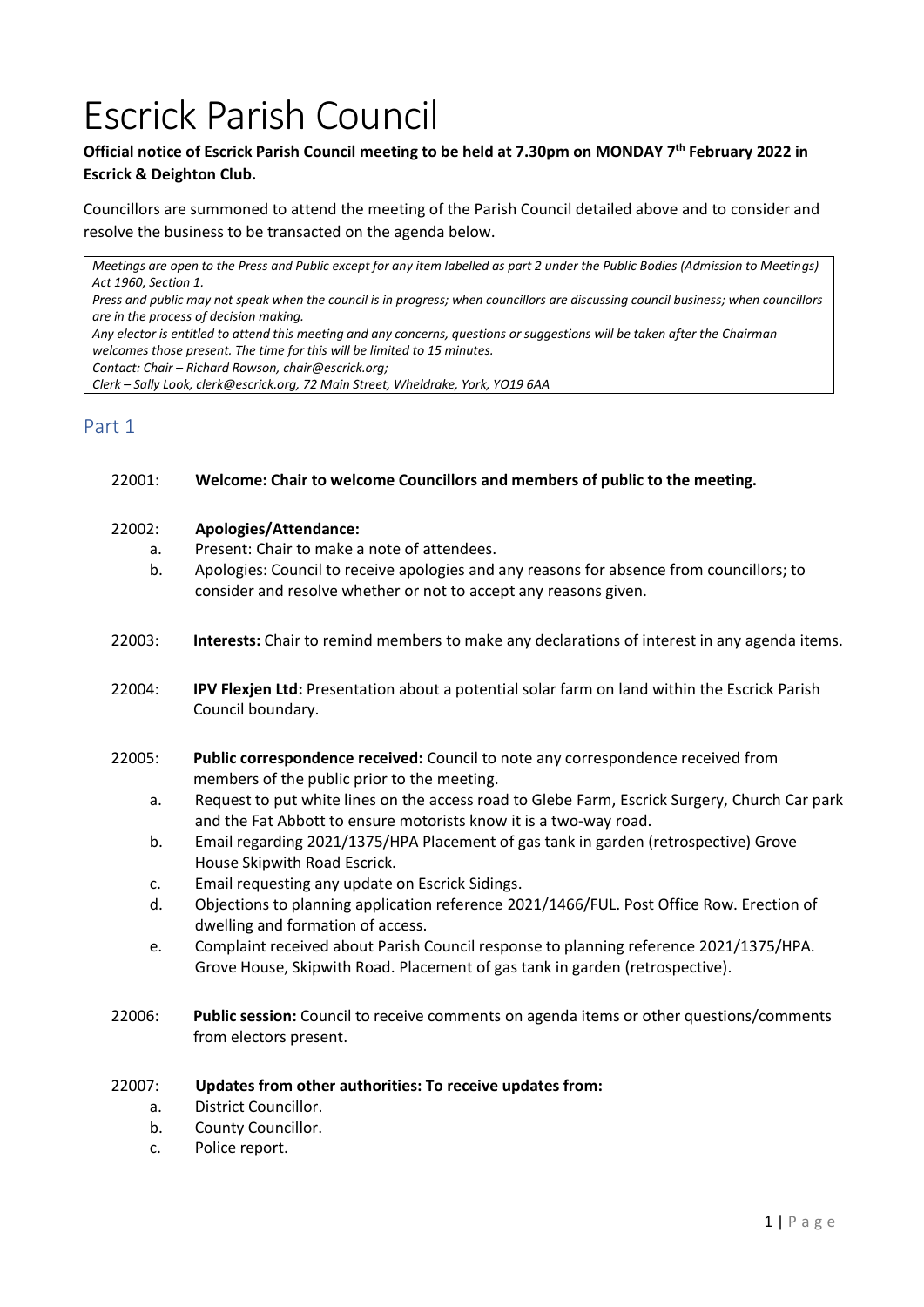22008: **Minutes:** To resolve whether to accept the minutes of the last ordinary monthly parish council meeting held on 6<sup>th</sup> December 2021. The January meeting was cancelled due to Covid.

# Finance and Governance

# 22009: **Information Commissioners Date Protection**

a. To authorise direct debit in order to pay GDPR/Data Protection Act 2018. Data protection fee renewal is £40 per year. Action required by 05/03/2022.

#### 22010: **Finance report (RFO):**

a. Account balances and reconciliation:

|      |                                                    | Current     | <b>Savings</b> |
|------|----------------------------------------------------|-------------|----------------|
|      |                                                    | account     | account        |
| i.   | Account balances as reported at last meeting (as   | £6,451.66   | £23,194.24     |
|      | at 1 <sup>st</sup> December 2021):                 |             |                |
| ii.l | Payments made since last meeting:                  |             |                |
|      | S Look - Nov Salary                                | -£          |                |
|      | S Look - Clerks Nov expenses                       | £21.42      |                |
|      |                                                    |             |                |
| iii. | Payments made since last meeting under clerks      |             |                |
|      | delegated powers:                                  |             |                |
|      | Ark annual grass cutting                           | $-£3556.80$ |                |
|      | Autela payroll Oct-Dec                             | $-£50.40$   |                |
|      | HMRC - clerks' salary                              | $-£35.60$   |                |
|      | Eon Festive Lighting electricity                   | $-E2.55$    |                |
|      | Unity bank service charge                          | $-£18.00$   |                |
|      | S Look - Dec salary and 1hr overtime               | -£          |                |
|      | S Look - Clerks Dec expenses                       | $-£18$      |                |
| iv.  | Receipts:                                          |             |                |
|      | Credit interest                                    |             | £1.43          |
|      | Internal bank transfer from savings to current a/c | £3000.00    | $-E3000.00$    |
| v.l  | Account balances as at 26 <sup>th</sup> Feb 2022:  | £4,929.61   | £20,195.67     |
| vi.l | Uncleared previously authorised payments:          | Nil         |                |

#### b. Routine payments to be made:

| viii. | Escrick Park Estate- Escrick Playing Field rent | -£10.00 |
|-------|-------------------------------------------------|---------|
|       | S Look - Jan salary and 2 hr overtime           | -£      |
|       | S Look - Clerks Jan expenses                    | -£18.00 |

c. Purchases / exceptional payments to be approved and made:

# Highways

#### 22011: **Highways: Skipwith Road**

a. To receive an update on request for village gateway on Skipwith Road.

# 22012: **Ongoing highways issues:**

a. To review overgrown foliage on A19 outside the Parsonage.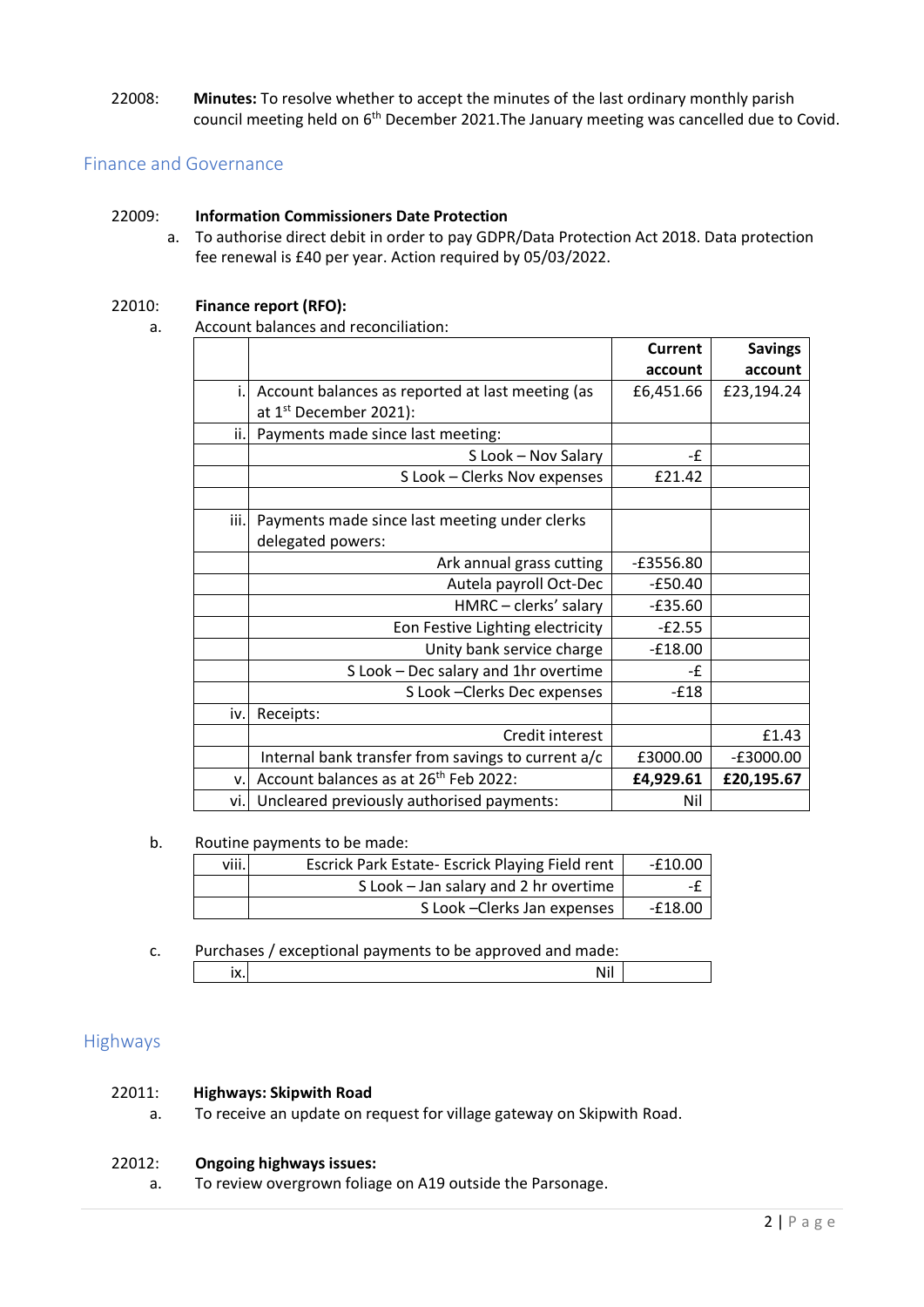- b. Update on request for disability access / dropped kerbs in the village.
- c. To note the response to the request to relocate the 30mph sign on the corner of A19 and Main Street near the fountain and consider any further action.

# 22013: **Bus stops:**

- a. To receive an update on request made to CYC for litter bin at the new southbound bus stop.
- b. To receive an update on the request to amend the CYC bus fares.
- c. To resolve next steps on street lighting for the bus stops.

# **Streetlights**

#### 22014: **Streetlight, Main Street**

a. To receive an update on the request for a baffle plate on a streetlight on Main Street.

# Maintenance

#### 22015: **Maintenance issues:**

- a. To receive update from Cllr Reader on any other maintenance issues arising. To resolve any further action.
- b. To receive verbal update on the 'appearance and environment' initiative.
- c. To receive an update on reports by a resident of a damaged fence next to the village green.
- d. To consider quotes received for tree work on the village green and consider if the Parish Council or the Village Green Association will fund the work.

# Planning

#### 22016: **Planning, new applications: To resolve comments on the following applications:**

- a. 2021/1466/FUL. Post Office Row, 7 Main Street, Escrick. Erection of dwelling and formation of access. Comments due before end of January.
- b. 2021/1460/HPA. The Old School, Escrick Park Gardens, Escrick. Single-storey extension to former school house in Conservation Area. Comments determined by PWG.
- c. 2021/1485/HPA. Field View, Skipwith Road, Escrick. Conversion of garage into home office. Comments by 14 February 2022.
- d. 2022/0015/HPA. 15 Carrs Meadow, Escrick. Internal alterations and the erection of a single storey extension to the rear to provide additional living accommodation. Comments by  $11<sup>th</sup>$ February 2022.
- e. 2022/0014/COU. Saddlers Cottage, 43 Main Street, Escrick. Change of use from a hair and beauty salon to residential dwelling. Comments by 11 February 2022.
- f. 2021/1375/HPA. Grove House, Skipwith Road, Escrick. Placement of gas tank in garden (retrospective). To note PWG resolved to object to the application on the basis of its location. To consider retracting some of the comments submitted.

#### 22017: **Planning determinations: To note determinations made since last meeting:**

- a. 2021/0967/FUL. Escrick School, Carr Lane Escrick. Removal of low level (approx 1000mm high) dilapidated and unsecure timber fencing along the A19 and Carr Lane and replace with 1800mm high metal weldmesh fencing, installation of automated vehicle and pedestrian entrance gates, works are to improve site security and pupil safeguarding. Permission granted.
- b. 2021/1046/TPO. Broadacres, 22 Main Street, Escrick. Application for consent to remove 2no Sycamore tree (T1 & T8), 1no Crab Apple tree (T2), 4no Purple Leafed Cherry Plum Trees (T4,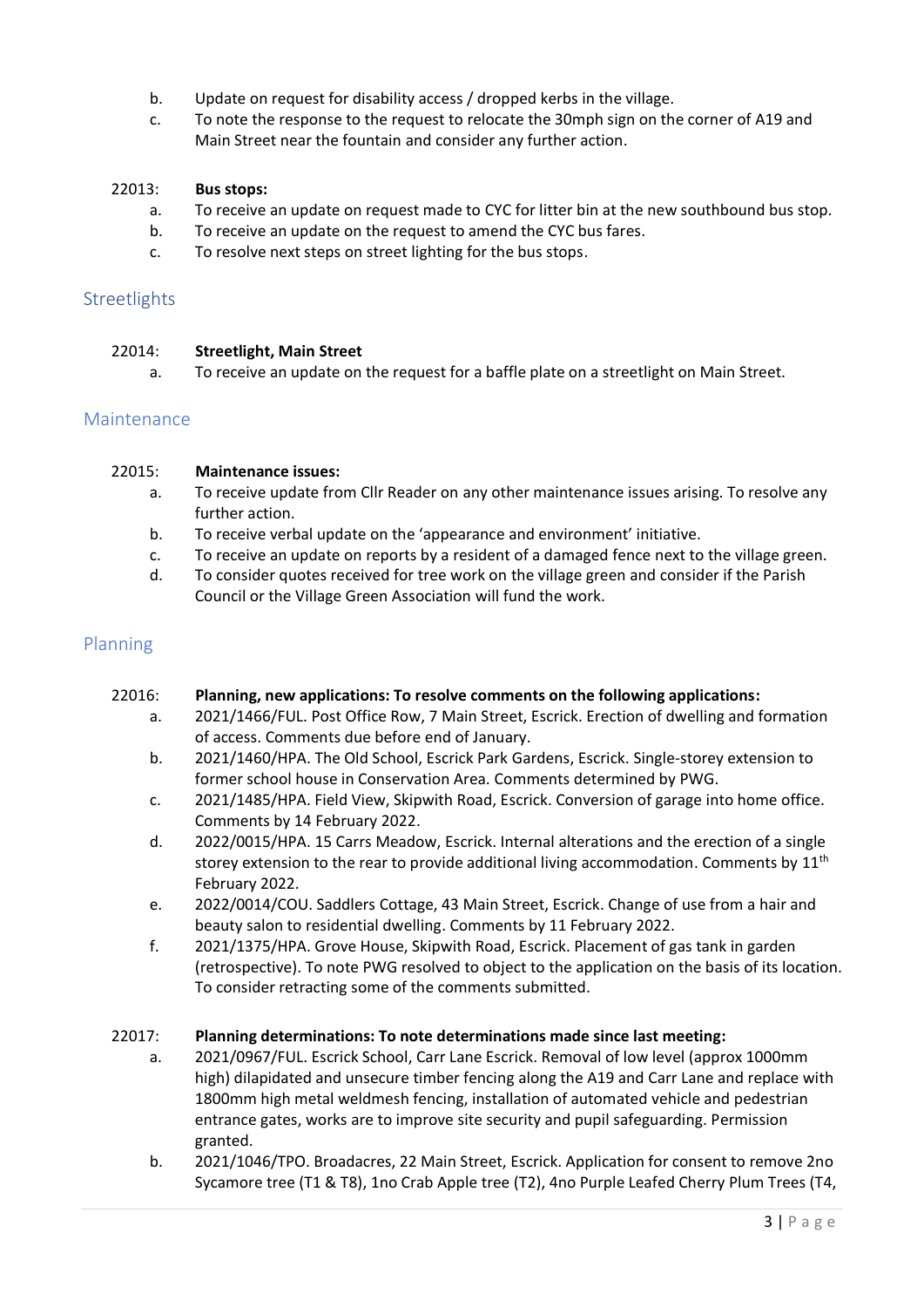T5, T6, T7), 1no Holly tree (T9) and 1no Spruce tree (T10), reduce overall height 3.6m aboveground level to Leylandii hedge (H1), reduce canopy height in line with low level leylandii height to 1no Holly tree (T11) and to remove front section to the front of the beech tree to Laurel hedge (H2) within the conservation area and crown clean canopy of 1no Beech tree (T3) covered by TPO 1/1993. Permission granted.

# 22018: **Planning working group:**

a. To receive an update from the planning working group and resolve any further actions.

#### 22019: **Planning, Neighbourhood Plan:**

a. To receive an update from Cllr Rees on the NDP.

# Other items

#### 22020: **Village shop:**

- a. To receive an update from Cllr Hawes on investigations into establishing a shop in the village.
- b. Review options for a pop-up village Post Office service and consider any further action.

#### 22021: **Queens Platinum Jubilee:**

- a. To receive an update on plans for Queen's Jubilee celebrations and resolve next steps.
- b. To agree responsibility for the jubilee garden going forward and entering into a peppercorn lease of the land from the estate and agree liability for the mature trees. To note volunteers should then be covered by the PC's public / employee insurance, subject to following the correct process (risk assessments etc).
- c. To consider applying for grant funding for the project from the National Lottery, Selby AVS and other organisations on behalf of the volunteers.

#### 22022: **Current perception of Parish Council being seen to represent local issues and opinion:**

a. To consider the survey designed by Cllr Hawes and agree next steps.

#### 22023: **Councillor conduct:**

a. To consider ways of working together more effectively.

#### 22024: **Resignation of Councillor:**

a. To note that Cllr N Bartle resigned as a Councillor in January. Notice of Vacancy published and notification awaited from SDC as to whether this will be available for co-option.

#### 22025: **Correspondence received:**

- a. YLCA; White Rose Updates and general correspondence regarding the Queens Jubilee.
- b. Selby District Council Taxi Licensing Policy Consultation 10 January 21 February 2022.
- c. Selby District Council Gambling Policy Consultation 10 January 21 February 2022.
- d. Update received from the office of Nigel Adams MP regarding the Yorkshire Water investigations into the flooding issues raised in Escrick.
- e. Update from Selby District Council on the May elections.

# 22026: **Comments from public present on agenda items – Note: decisions cannot be made on items brought to this stage of the meeting.**

#### 22027: **Items for the next meeting:**